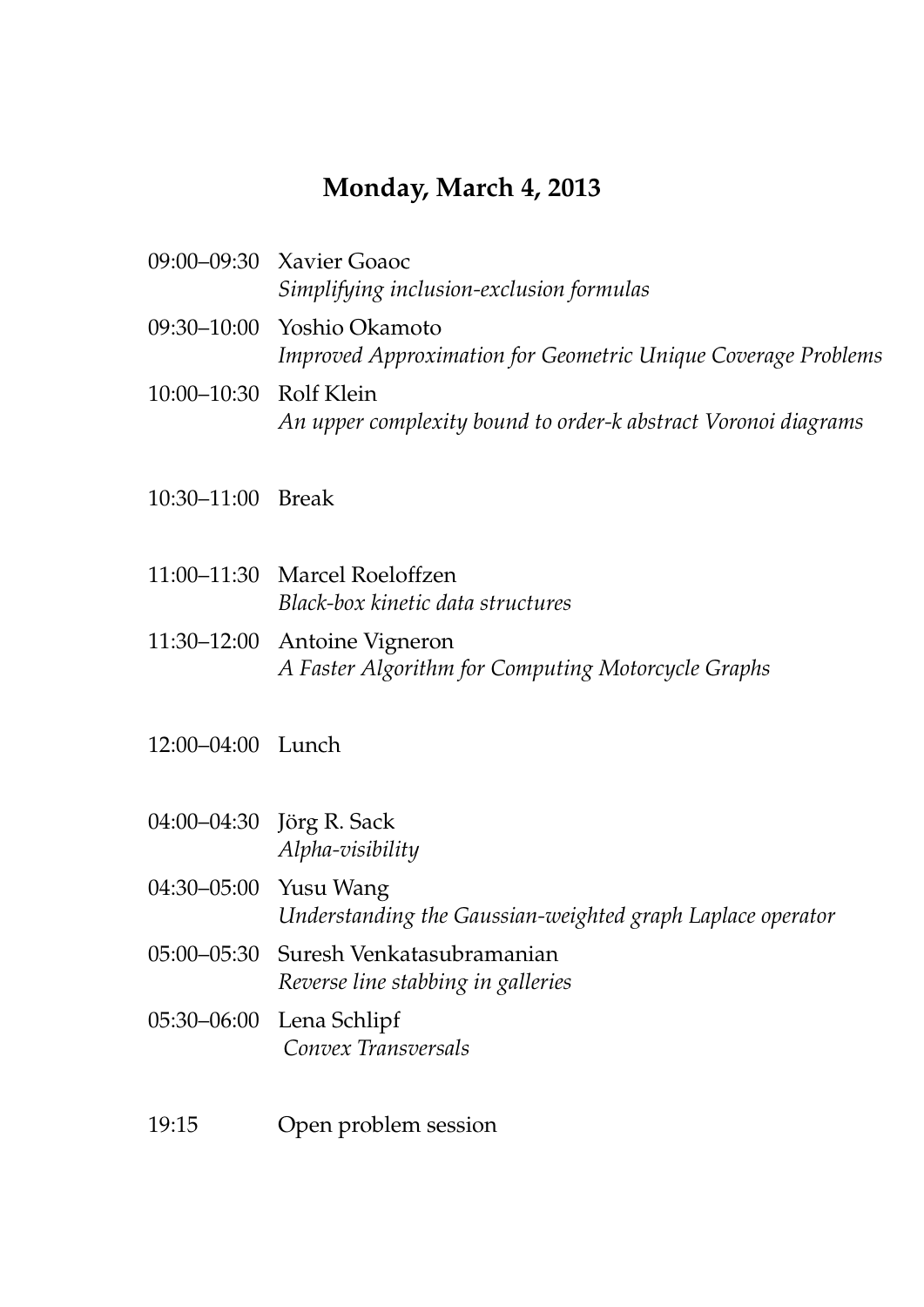#### **Tuesday, March 5, 2013**

- 09:00–09:30 Siu-Wing Cheng *Approximate shortest descending paths*
- 09:30–10:00 Anne Driemel *Geometric input models*
- 10:00–10:30 Matya Katz *Bottleneck Non-Crossing Matching in the Plane*
- 10:30–11:00 Break
- 11:00–11:45 Micha Sharir *Delaunay and other triangulations of moving point sets: What's going on?*
- 12:00–04:00 Lunch
- 04:00–04:30 Ludmila Scharf *On parallel algorithms*
- 04:30-05:00 **Jeff Erickson** *Hex-meshing things with topology*
- 05:00–05:30 Tamal Dey *Graph-induced complex on point data*
- 05:30–06:00 Alon Efrat *VC-dimension of networks*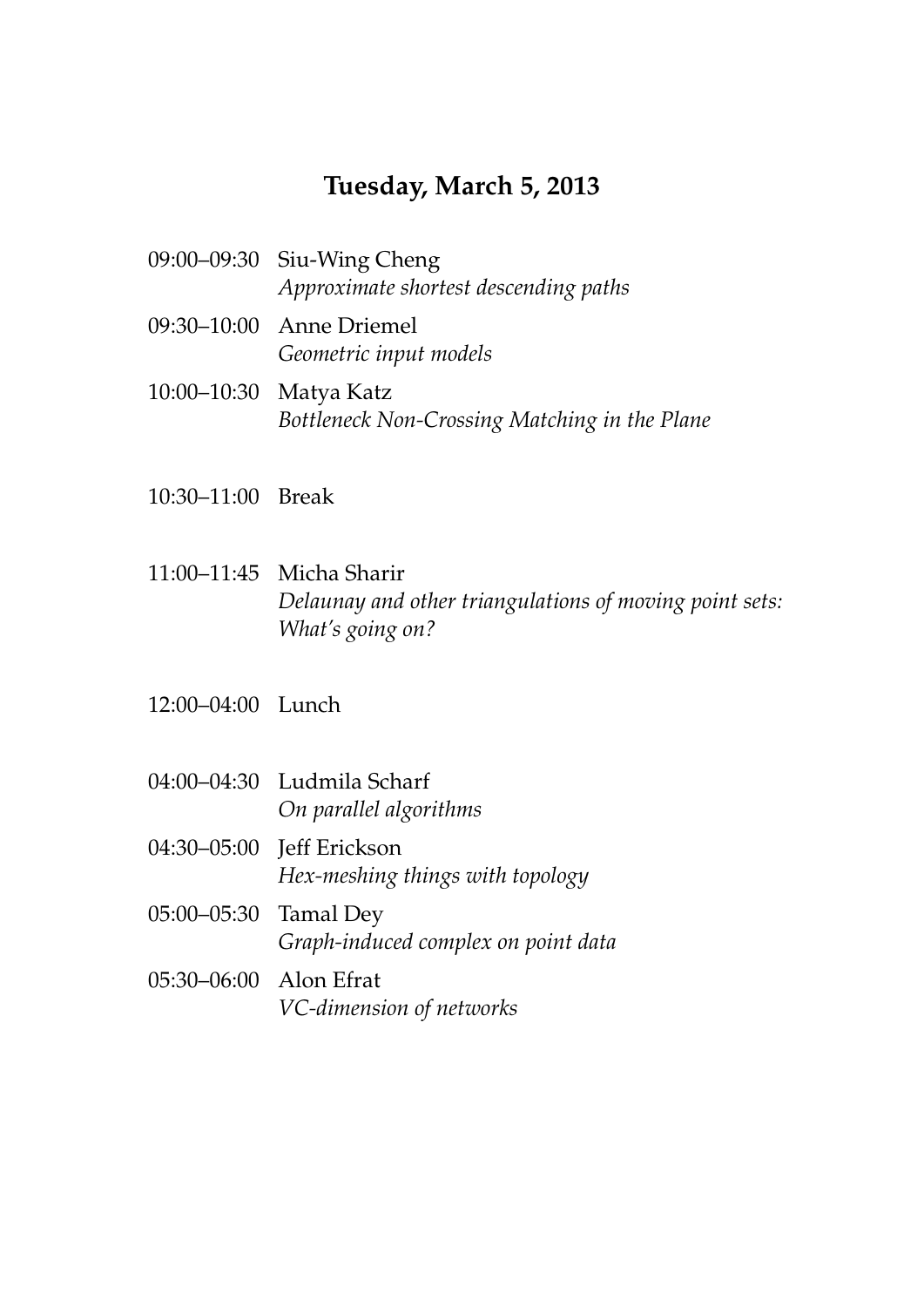# **Wednesday, March 6, 2013**

- 09:00–09:30 Maike Buchin *On the trajectory grouping structure*
- 09:30–10:00 Pankaj Agarwal *Random race-tracks*
- 10:00–10:30 Dominique Attali *Geometry-driven collapses for simplifying Cech-complexes ˇ*
- 10:30–11:00 Break
- 11:00–11:45 Herman Haverkort *Geometric properties of space-filling curves*
- 12:00– Lunch & Excursion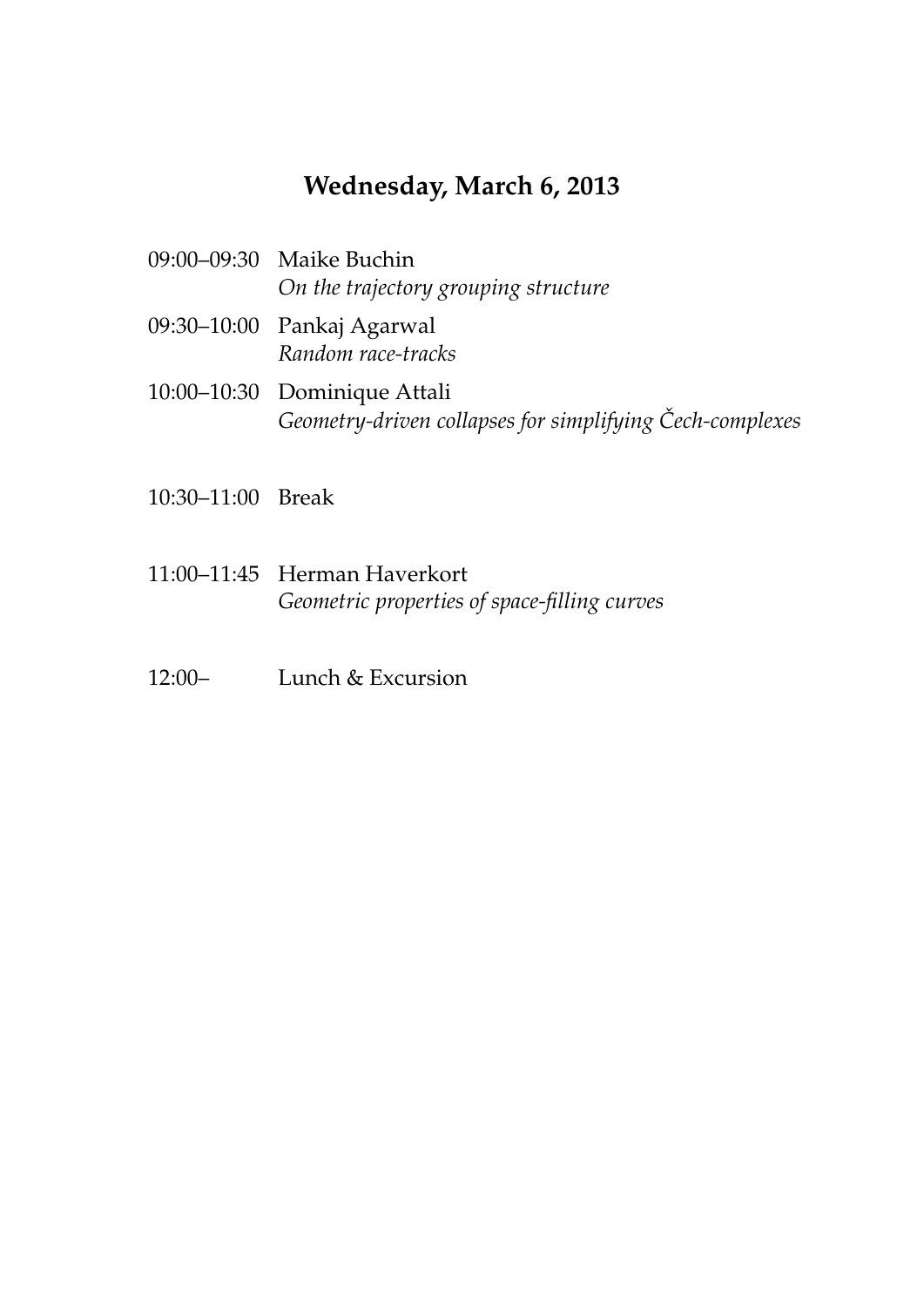## **Thursday, March 7, 2013**

- 09:00–09:30 David Mount *Output-sensitive well-separated pair decomposition for dynamic point sets*
- 09:30–10:00 Sándor Fekete *Computational geometry and robots: two videos*
- 10:00–10:30 Boris Aronov *Fast point location for easy points*
- 10:30–11:00 Break
- 11:00–11:30 Menelaos Karavelas *Qualitative symbolic perturbations*
- 11:30–12:00 Joachim Gudmundsson *Frech´et queries*
- 12:00–04:00 Lunch
- 04:00–04:30 Hans Raj Tiwary *Extended formulations for polytopes*
- 04:30–05:00 Kevin Buchin *Four Soviets walk the dog*
- 05:00–05:30 Fabian Stehn *Towards elastic shape matching*
- 05:30–06:00 Raimund Seidel *Counting triangulations*